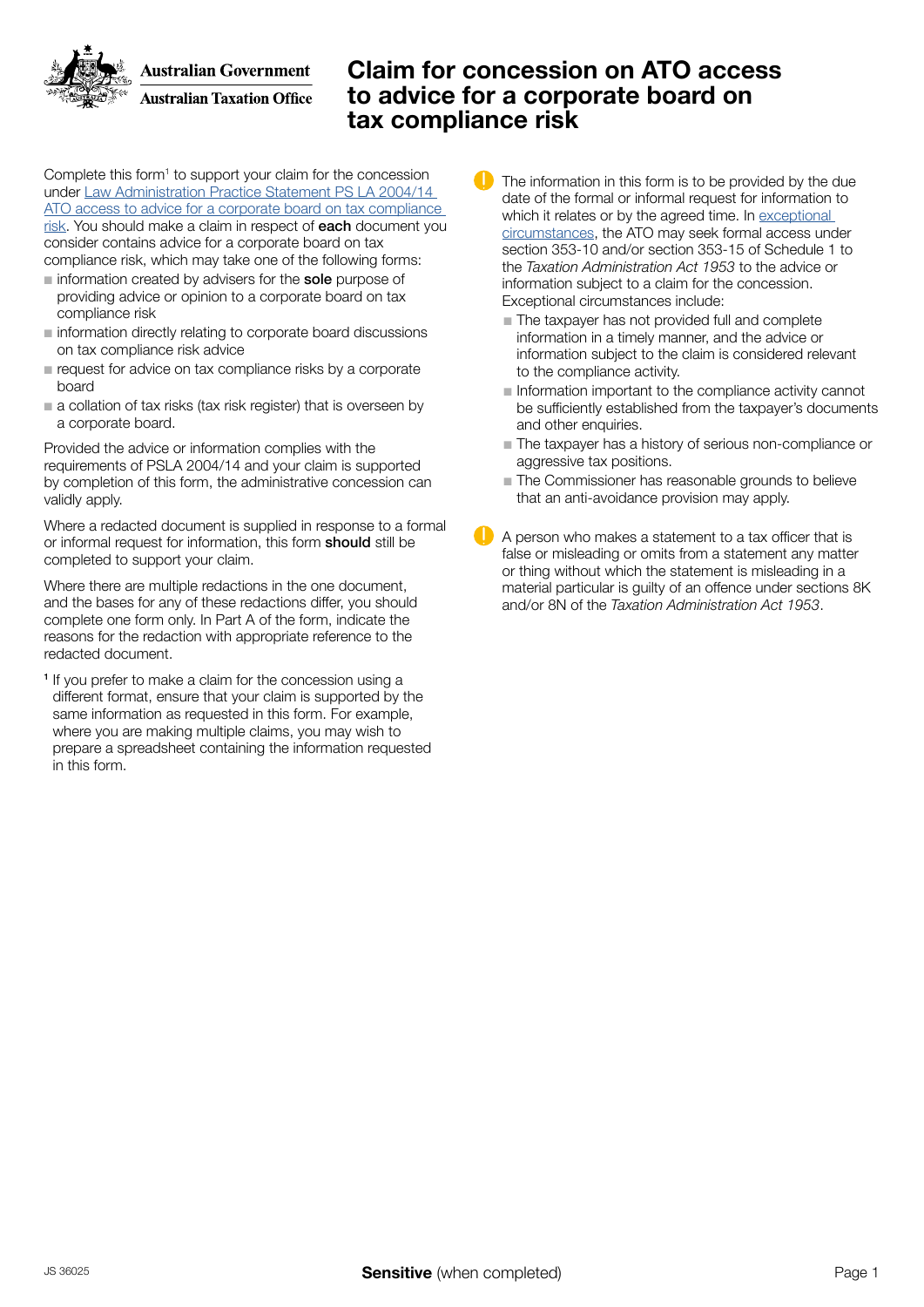## Section A: Reason(s) why the document is categorised as containing advice or information to which the concession applies

- 1 a Select the reason(s) applicable to the document or redacted part(s) of the document and whether the document wholly or partly contains advice or information subject to the concession;
	- b Where the document contains multiple redactions and the bases for any of these redactions differ, provide a reference to the relevant redacted part(s) of the document; and
	- c Provide a general description of the nature of the advice or information where applicable.

Document contains information created by advisers for the sole purpose of providing advice or opinion to a corporate board on tax compliance risk

| Wholly<br>Partly                                                                                                                                                                                                                                |
|-------------------------------------------------------------------------------------------------------------------------------------------------------------------------------------------------------------------------------------------------|
| Document reference                                                                                                                                                                                                                              |
| General description of the nature of the advice or opinion                                                                                                                                                                                      |
|                                                                                                                                                                                                                                                 |
| Document contains information directly relating to corporate board discussions on tax compliance risk advice                                                                                                                                    |
| Partly<br>Wholly                                                                                                                                                                                                                                |
| Document reference                                                                                                                                                                                                                              |
| General description of the nature of the information                                                                                                                                                                                            |
| Document contains request by a corporate board for advice on tax compliance risks                                                                                                                                                               |
| Wholly<br>Partly                                                                                                                                                                                                                                |
| Document reference                                                                                                                                                                                                                              |
| General description of the nature of the request                                                                                                                                                                                                |
|                                                                                                                                                                                                                                                 |
| Document is a collation of tax risks (tax risk register) operating under the oversight of the board                                                                                                                                             |
| Wholly<br>Partly                                                                                                                                                                                                                                |
| Document reference                                                                                                                                                                                                                              |
| Where the document partly contains advice or information subject to the concession, to the extent information requested<br>below is evident within the remaining sections of the redacted document you may state "see redacted document" in the |

### Section B: Details of document

relevant text fields.

- 2 State the title of the document that contains advice to a corporate board or information directly relating to tax compliance risks.
- 3 State the date the document was created. Day Month Year

4 State the number of pages in the document.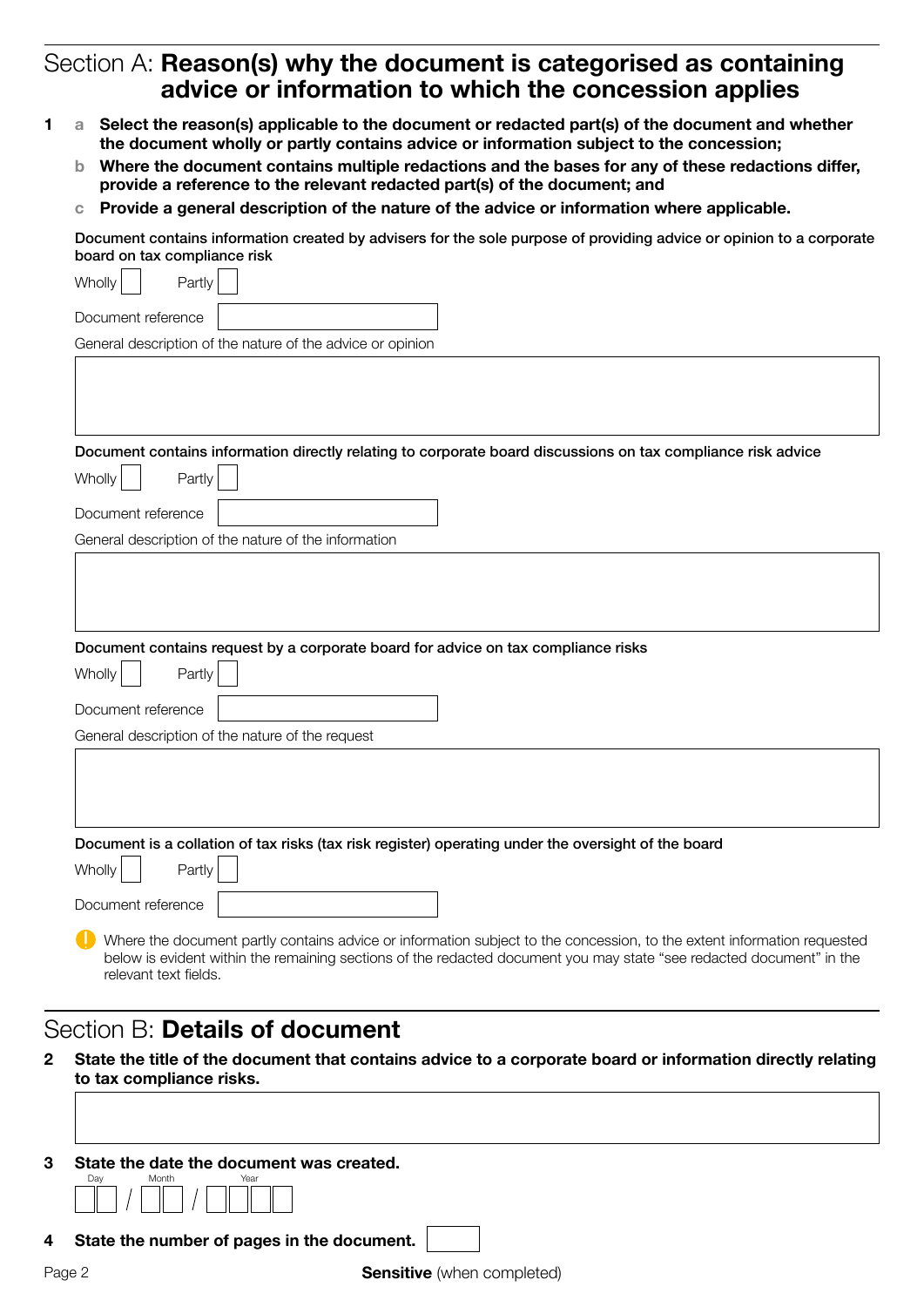## Section C: Author of document

- 5 State the name, position or role(s), organisation, relevant qualifications and professional memberships of the person(s) who:
	- a) prepared the document

| Name | Position/role(s)<br>and organisation | Academic<br>qualification(s) | Professional<br>memberships |
|------|--------------------------------------|------------------------------|-----------------------------|
|      |                                      |                              |                             |
|      |                                      |                              |                             |
|      |                                      |                              |                             |

#### b) signed the document

| Name | Position/role(s)<br>and organisation | Academic<br>qualification(s) | Professional<br>memberships |
|------|--------------------------------------|------------------------------|-----------------------------|
|      |                                      |                              |                             |
|      |                                      |                              |                             |

# Section D: Recipients of document

### 6 State the name, position or role(s) and organisation of all the persons to whom the document was:

a) directed (for example, the person(s) included in the 'To' list of an email).

| Name | Position/role(s) and<br>organisation | Reason for distribution Date of distribution |  |
|------|--------------------------------------|----------------------------------------------|--|
|      |                                      |                                              |  |
|      |                                      |                                              |  |
|      |                                      |                                              |  |
|      |                                      |                                              |  |
|      |                                      |                                              |  |
|      |                                      |                                              |  |

#### b) distributed (for example, the person(s) included in the 'cc' list of an email).

Position/role(s) and

| Name | $\sim$<br>organisation | Reason for distribution Date of distribution |  |
|------|------------------------|----------------------------------------------|--|
|      |                        |                                              |  |
|      |                        |                                              |  |
|      |                        |                                              |  |
|      |                        |                                              |  |
|      |                        |                                              |  |
|      |                        |                                              |  |
|      |                        |                                              |  |
|      |                        |                                              |  |
|      |                        |                                              |  |
|      |                        |                                              |  |